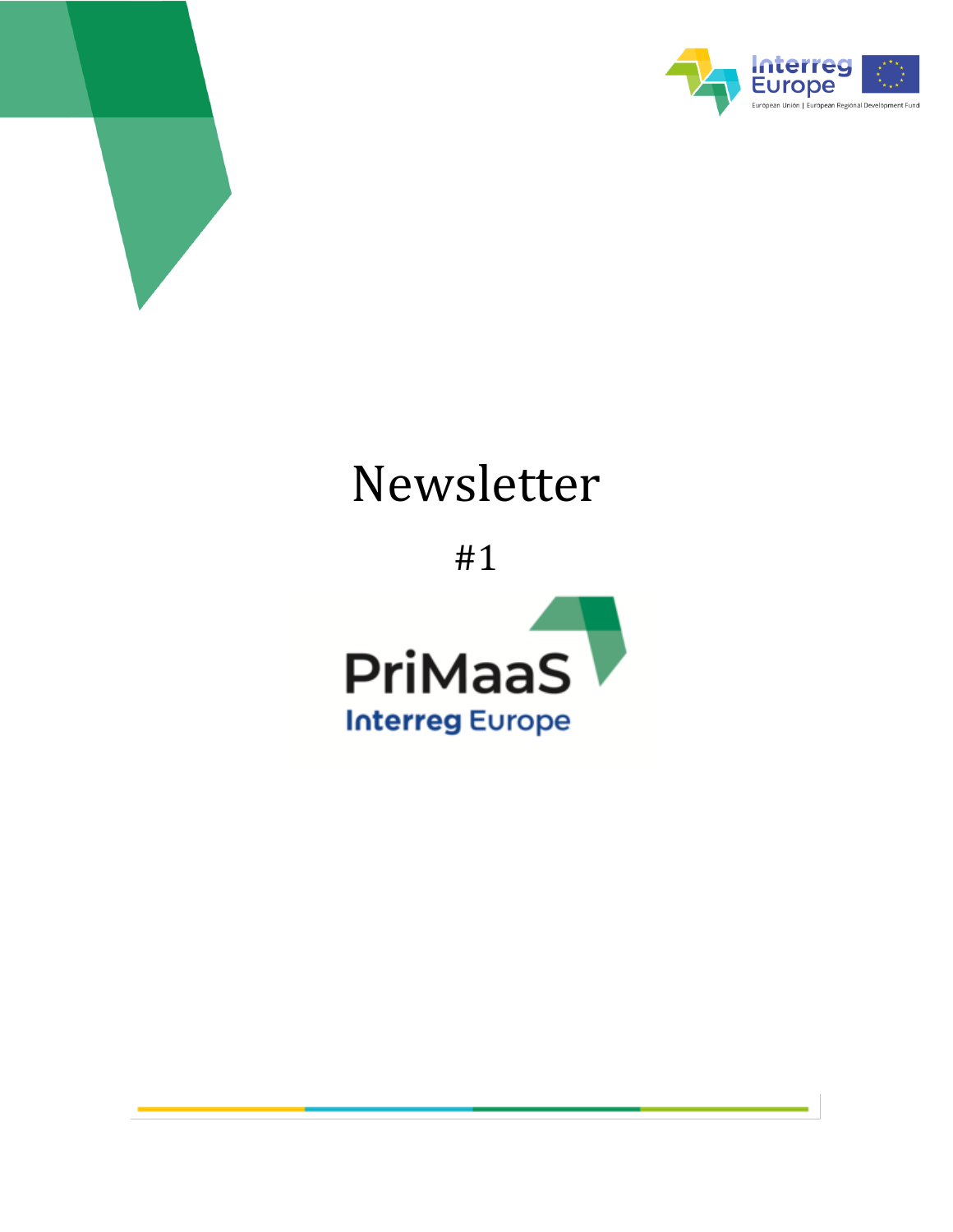

## Newsletter #1 - PriMaaS

Welcome to the first newsletter of the project "PriMaaS - Prioritizing low carbon mobility services for improving accessibility of citizens"!

The aim of PriMaaS is to promote the integration of traditional modes of public transport with personal and innovative modes, creating equitable mobility services that are truly focused on citizens' needs.

In this newsletter, you can find interesting initiatives, news about what we have been working on within the project's main subject, as well as relevant upcoming events.



PriMaaS project aims to promote inter-organizational collaboration and build trust between key stakeholders (transport authorities, mobility operators and service providers, and consumer protection organizations).

Regional and national policy instruments should be adapted to promote a fully integrated intermodal approach between all transport services, in particular, by using data provided and collected in real time on both travel demand and supply. At the same time, multi-scale policy instruments should ensure that the most comfortable and affordable travel options for anyone also have minimum carbon levels.





## The Consortium



PP1 (LP): University of Aveiro (UA) plays a key role in the socio-economic development of Aveiro Region. An important structure is the Technological Platform on Connected Communities, a regional cross-disciplinary industry and policy-oriented activity on smart environments. Within the PriMaaS project, UA will contribute to improve the relationship between the University, regional industry and SMEs and to increase cohesion and connectivity between the poly-nucleated communities of the region.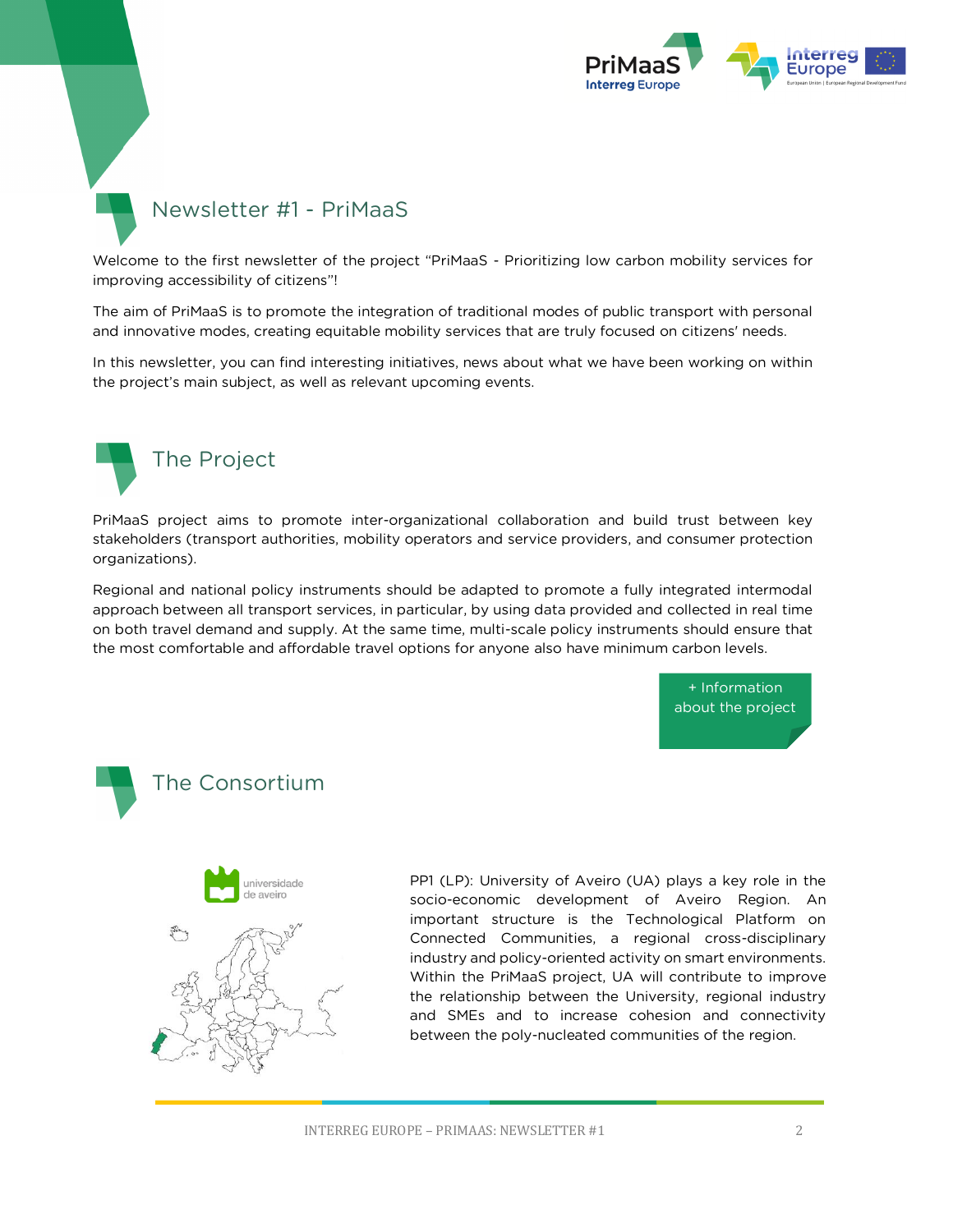

PP2: Intermunicipal Community of the Coimbra Region (CIM Coimbra) will share the point of view and experience of a newly formed Transport Authority. Their participation in the PriMaaS project will be a fundamental asset to improve regional transport policy and stimulate partnerships with other intermunicipal communities, by learning from inspiring good practices of other pioneer regions in terms of MaaS. As Transport Authority, and given the associated competences, it is the entity that allows the policy implementation of the knowledge acquired by the PPs.





PP3: TTS Italia considers MaaS as the foundation of the nextgeneration mobility in Italy. PP3's strategic aims in the PriMaaS project are: to provide transport operators with adequate instruments and information to develop MaaS schemes as much as user oriented as possible and to facilitate their users' uptake; to support institutional bodies to define relevant multiscale policies and strategies; to stimulate discussion of themes of strategic interest; to sustain collaboration and formation on MaaS.

PP4: ITS Romania will contribute to the cooperation with its knowledge and expertise namely, regarding implementation of new technologies in the transport infrastructure. PP4 will play a key role within the PriMaaS project by providing an easy exchange of information with its members. ITS Romania will benefit from the interregional cooperation, the expertise of the other partners specifically on methods for internalisation of CO2 costs, legislative solutions, and technological tools to promote integrated mobility service,

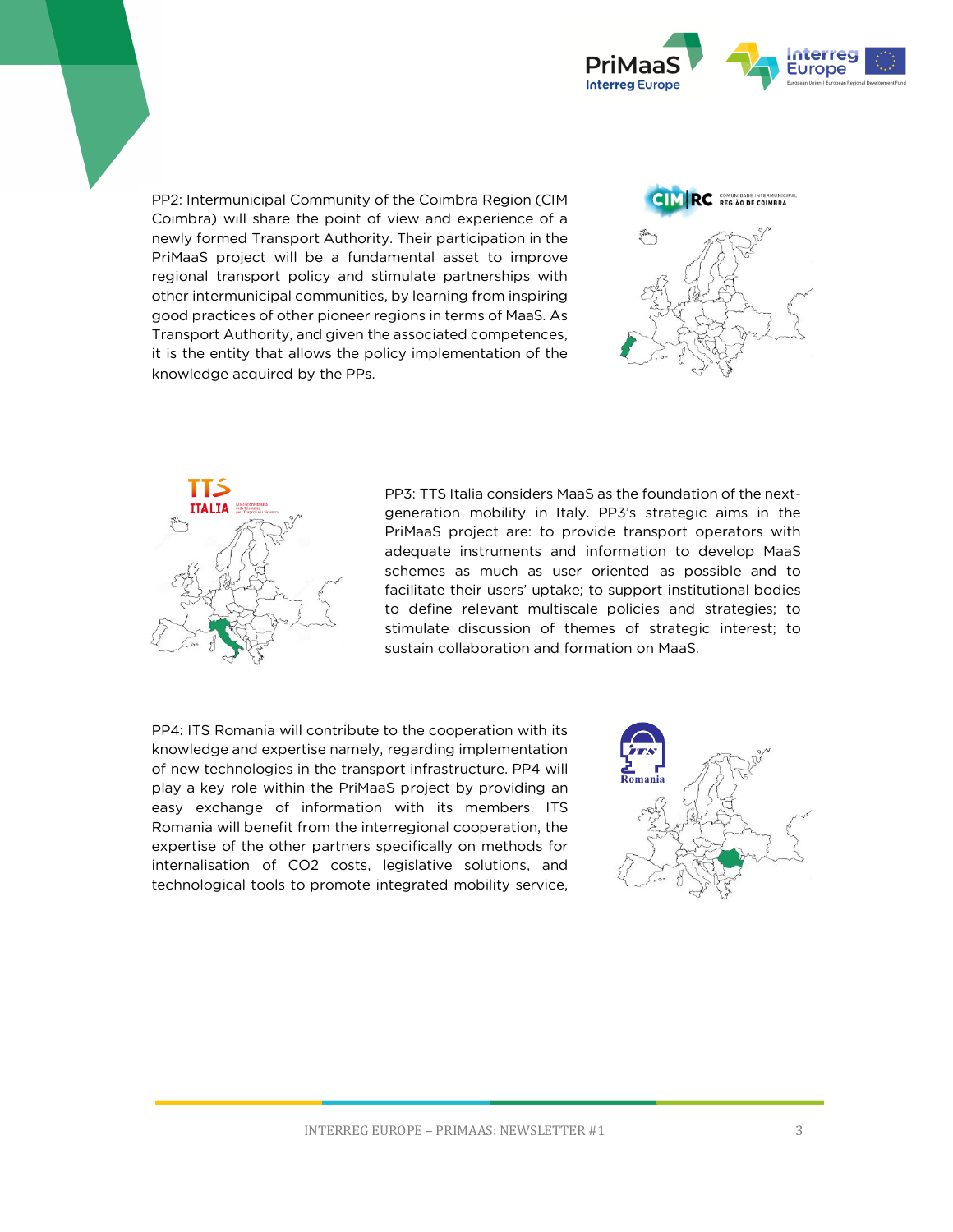



PP5: The University of Applied Sciences Erfurt (FHE) role in the PriMaaS project will be mainly focused on transfer knowhow in the fields of public transport planning, especially in regard of areas affected by demographic changes. Besides, policy-learning will help to start different initiatives on innovative actions in Thuringia.

PP6: Timisoara, in Romania, has been evolving as a citizencentric smart city and will be an asset for the PriMaaS project cooperation providing insights and sharing their experience. PP6 will also learn from the others expertise in MaaS solutions implementation.





PP7: Liguria Region will bring to the project their point of view and experience as a Transport Authority. PP7 will benefit from the interregional cooperation and its participation in the PriMaaS project will be important to improve regional transport policy and stimulate partnerships with other key stakeholders.

PP8 (Advisory Partner): eGovlab will be providing hands-on knowledge and technical advice on good practices and methods to MaaS platforms that stemmed from local initiatives in the Swedish MaaS context. As an advisory partner, DSV's eGovlab, will support the project and share experiences in relation to MaaS developments in Sweden as a tool for mobility services for sustainable transport modes and especially for public transport.

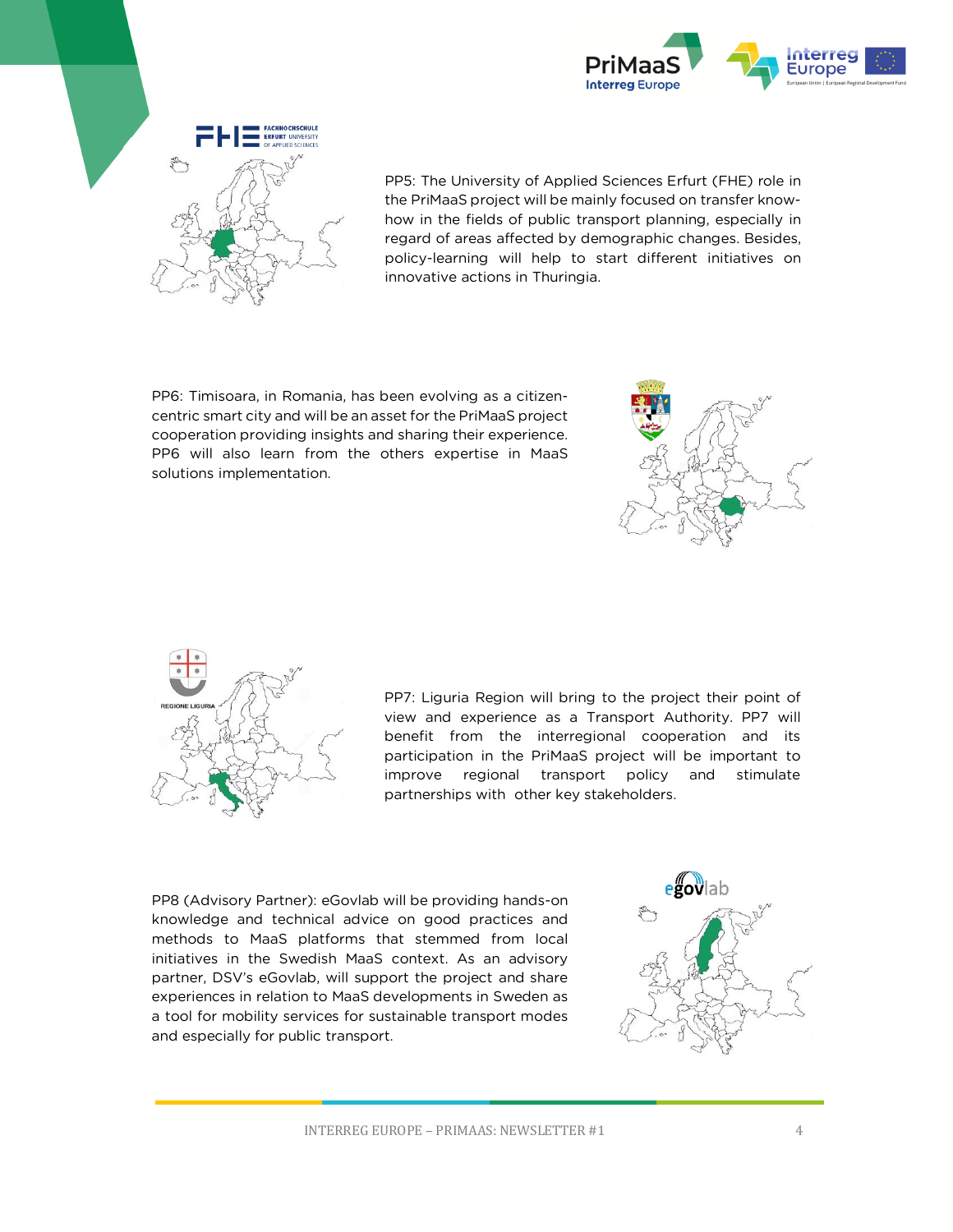



PP9: Council of Tampere Region is focused on improving citizens' life by seeking innovative solutions. The strategy involves updating the regional traffic system plan in which a special attention is given to digitalization of traffic, MaaS, traffic management and the development of park-and-ride, also focusing on future solutions. The readiness level concerning MaaS is outstanding and coupled with many solutions based on open traffic data will allow to enrich the knowledge of the PriMaaS partnership.

PP10: Within PriMaaS, South East of Scotland Transport Partnership (SEStran) will contribute with its vision and experience on improving the regional transport system to provide all citizens a choice of transport which fulfils their needs on a sustainable basis. In particular, PPs will benefit for SEStran experience on: working between different levels of government; land-use planning; and also working with private public transport operators. SEStran will benefit from similar experiences in regional transport from the other PPs. Of particular interest will be the governance arrangements and the successes/challenges experienced elsewhere.

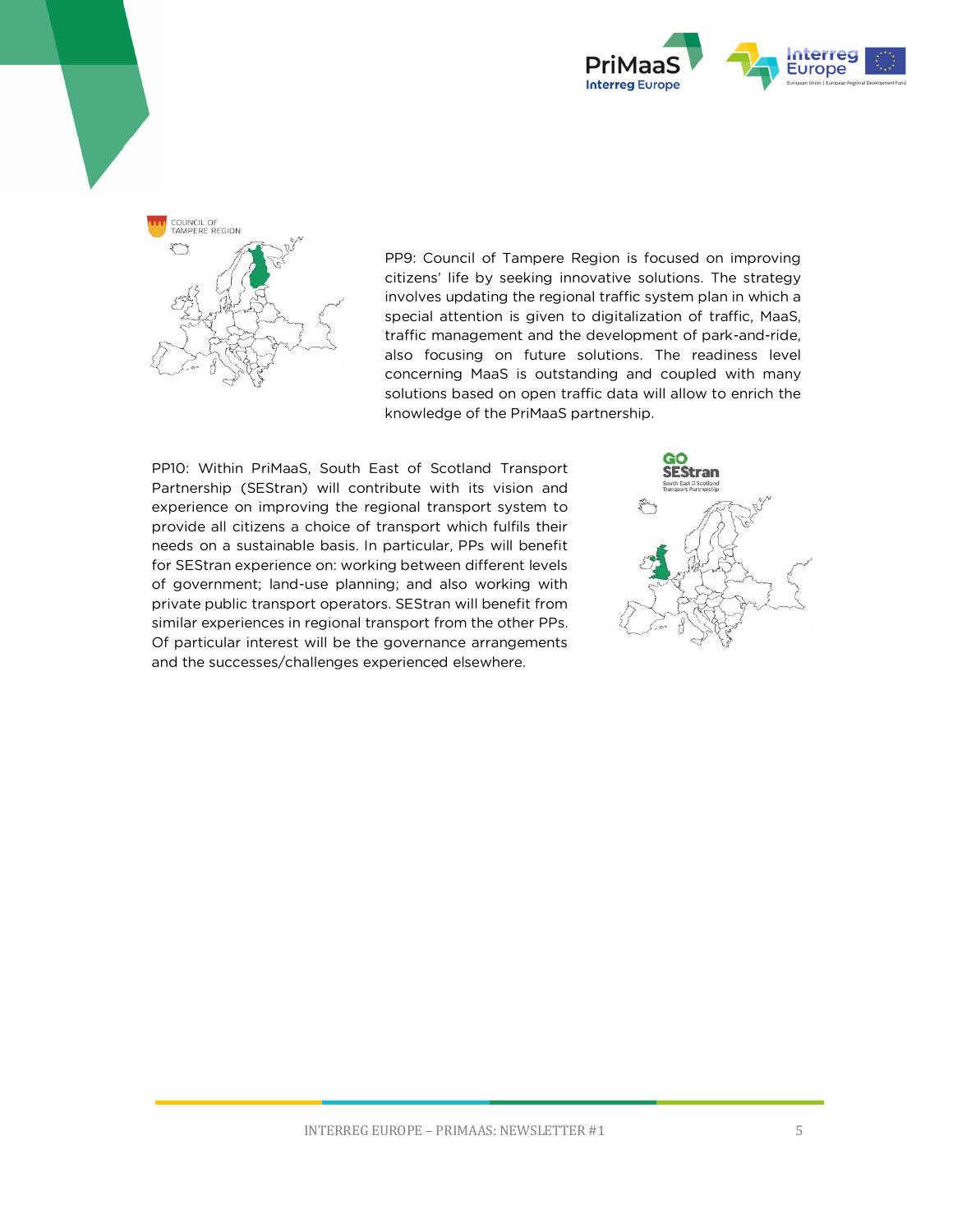

# Exchange of Experience

#### 26-28<sup>th</sup> January 2020 - Tampere, Finland

PriMaaS project partners met in Tampere, Finland for three days of exchange of experiences, organized and hosted by PP9. On the first day of the event, partners attended the Smart City Mindtrek 2020, an international technology conference and business expo, that was held in Tampere. The second day was devoted to the Building Capacity Workshop on "Open mindsets, open datasets. The third day was the 1<sup>st</sup> Working Group Meeting, where PPs discussed that MaaS user-centric mobility solutions are needed as a part of the decarbonization of the passenger transport sector.





29 and 30th June 2020 – Videoconference (Webinar)

"Going back to the new normal – The challenges and implications for regional transport systems and the widespread of sustainable MaaS in the post-pandemic era"

PriMaaS Lead Partner (University of Aveiro) organized a webinar, with the support of other PPs, on the challenges for regional transport systems and the widespread of sustainable MaaS in the post-pandemic era. The Webinar was attended by around 100 people in the total of two days, involving the participation of relevant stakeholders in the world of MaaS, which addressed different relevant topics according to their region and the different realities of MaaS, before and after the pandemic and its impacts.

The first day of the Webinar, June 29, began with the participation of Piia Karjalainen, Secretary General of MaaS Alliance, who talked about the topic "Towards green and resilient mobility system - how MaaS can help?", followed by Hans Arby, founder and CEO of UbiGo which covered some relevant topics within the theme "MaaS vs COVID-19 in Stockholm". Immediately thereafter, Ziv Kabaretti, VP Product of Moovit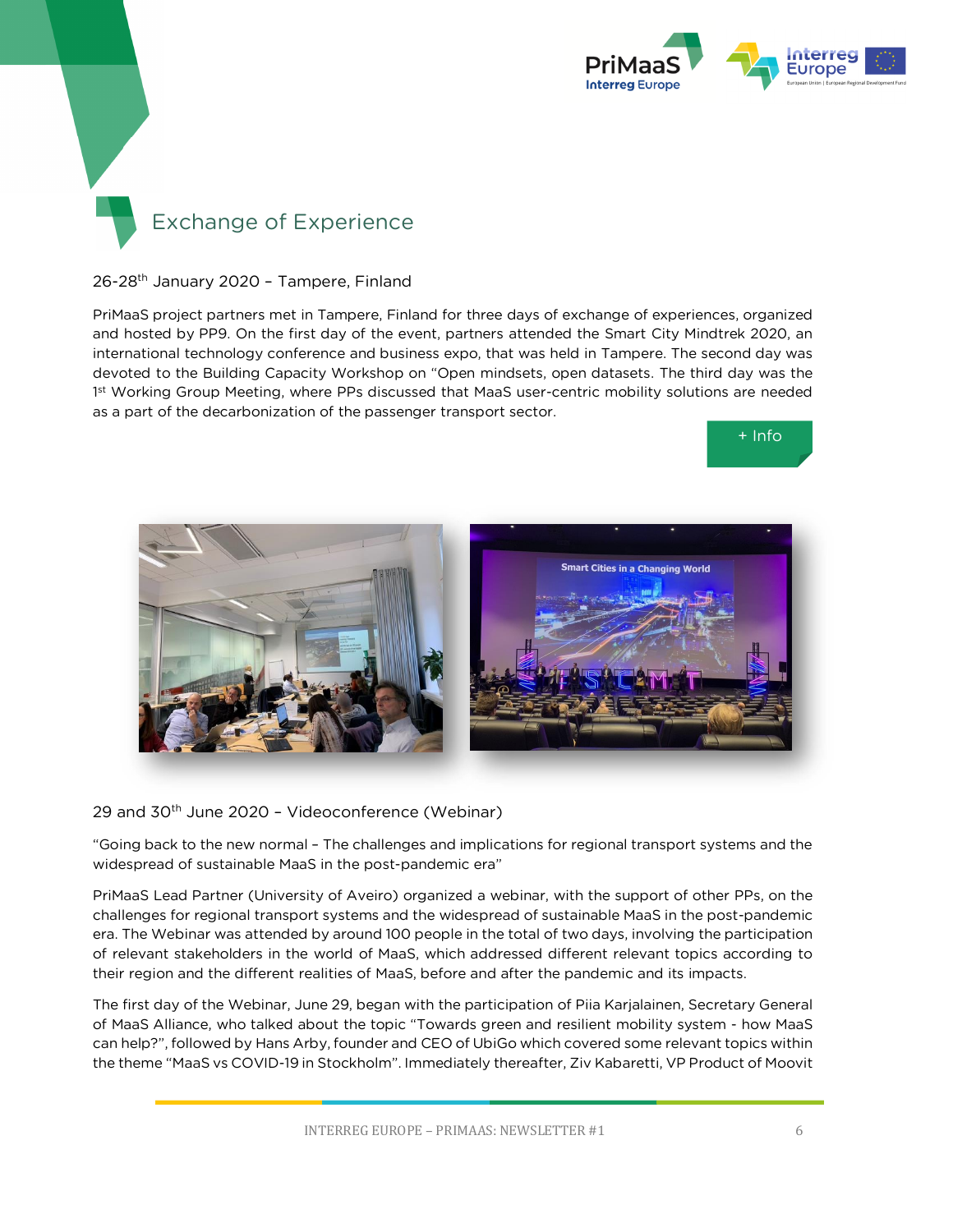

shared with the public his perspectives regarding "How to adapt quickly and effectively to the new normal".



On the second day Myrsini Glinos, from the PriMaaS PPs eGOVlab, moderated the webinar, which began with contributions from Somya Joshi, Head of Unit: Governance and Institutions from Stockholm Environment Institute, who talked about "The role of Disruptors in the transition to sustainability". She was followed by Marco Cagnoli from Infomobility & Open Data Manager of Rome Mobility Agency, which discussed the topic "COVID-19, impacts on the mobility of the city of Rome". Finally, Lorenzo Modena, CEO of OpenMove gave us a preview of the MaaS in the post pandemic era, across the subtopic "MaaS and freedom".



During the two sessions, participants were encouraged to pose questions on the topic of the webinar to the speakers. There were lots of questions raised by the audience, , which enabled the speakers not only to interact with themselves, but also with the audience and gathering different perspectives.

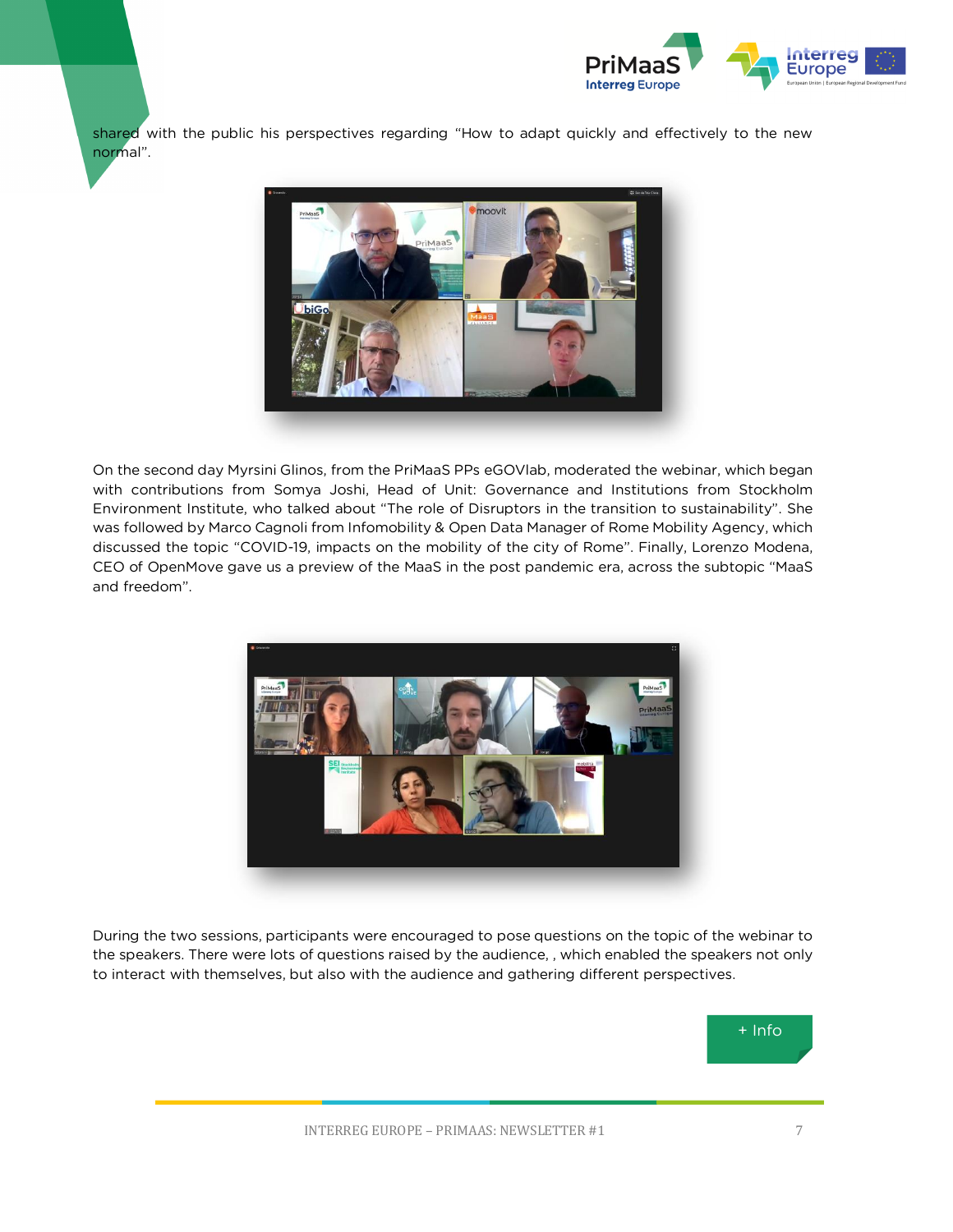

# Stakeholders Group Meetings

16th January 2020 – Coimbra, Portugal

PP2 organized the first stakeholder meeting in the Coimbra Region whose main topic was "Intermodality and Decarbonization".

The stakeholder group meeting started with a presentation sharing the perspective and experience of João Carvalho, President of the Board of Directors of the Mobility and Transport Authority on the global theme, followed by the President of the Board of Directors of the Institute for Mobility and Transport, Eduardo Feio, who addressed the theme "The Future of Mobility and Transport in Portugal". The PriMaaS project was presented to all stakeholders by the Lead Partner, and then, a set of relevant topics was discussed with key stakeholders that promoted the sharing of knowledge and experience.



### 21<sup>st</sup> January 2020 - Genova, Italy

Last January 21st, the first Italian regional stakeholders group meeting took place in Genova with the main objective of presenting the vision and objectives of the PriMaaS project to relevant stakeholders of the Region. All stakeholders contributed to the exchange of ideas related to the MaaS vision, shared experiences, lessons learned, challenges they have faced and/or are facing today, and based on these inputs, an open discussion was held among all and some points were launched for the next stakeholder meeting in Italy, which will happen next semester.



#### 22<sup>nd</sup> January 2020 - Thuringia, Germany

This fruitful meeting served to present and introduce the objectives of the project PriMaaS and also discuss with local stakeholders' challenges for the implementation of MaaS in Thuringia. The main actors of the MaaS eco-system in the region (public management bodies, operators, data managers, suppliers) drafted a swot analysis on the MaaS theme in the region.



13<sup>th</sup> September 2020 - Kick off meeting - Aveiro, Portugal

PriMaaS 1 st Working Group Meeting - Kick-off meeting - took place on 13th of September, 2019, in the University of Aveiro (Aveiro, Portugal). PriMaaS PPs gathered together to develop a common understanding of the project objectives. All partners were represented whether in person or by online communication. The PriMaaS project objectives were revisited, as well as activities related to exchange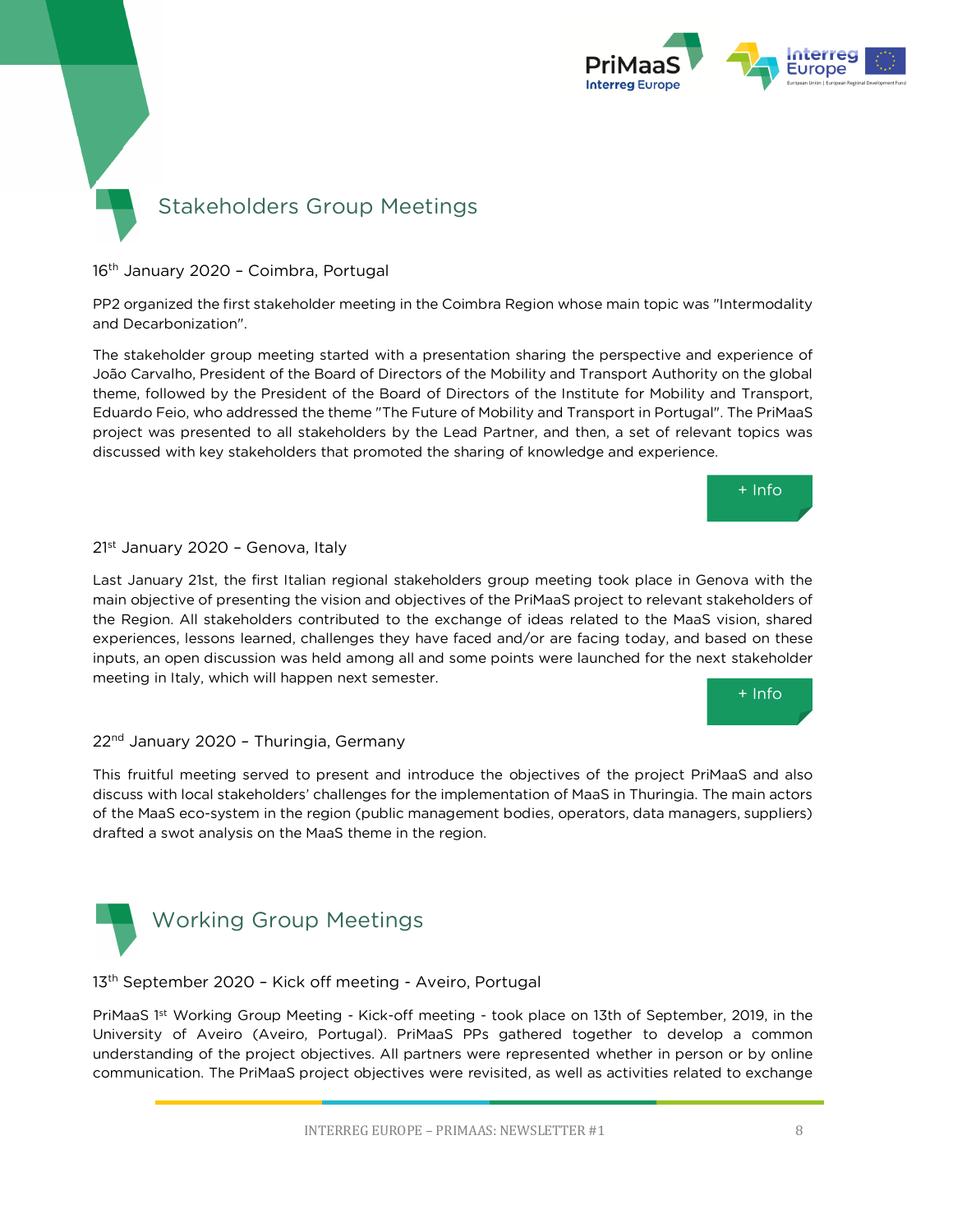

of experience, communication, finance and reporting. The final version of the partnership agreement was approved by all partners and the dates of the upcoming major events were set.



## 24th April 2020 – Online Videoconference

The PriMaaS project 3rd Working Group Meeting was held on 24 April 2020 and had the presence and participation of all PPs. Given the current circumstances that the world is going through with the Covid-19 pandemic, the meeting took place entirely by videoconference. The main objective of the meeting was to take a state of play of the implementation of the project, as well as to redefine some issues that would not be feasible due to the limitations currently imposed.